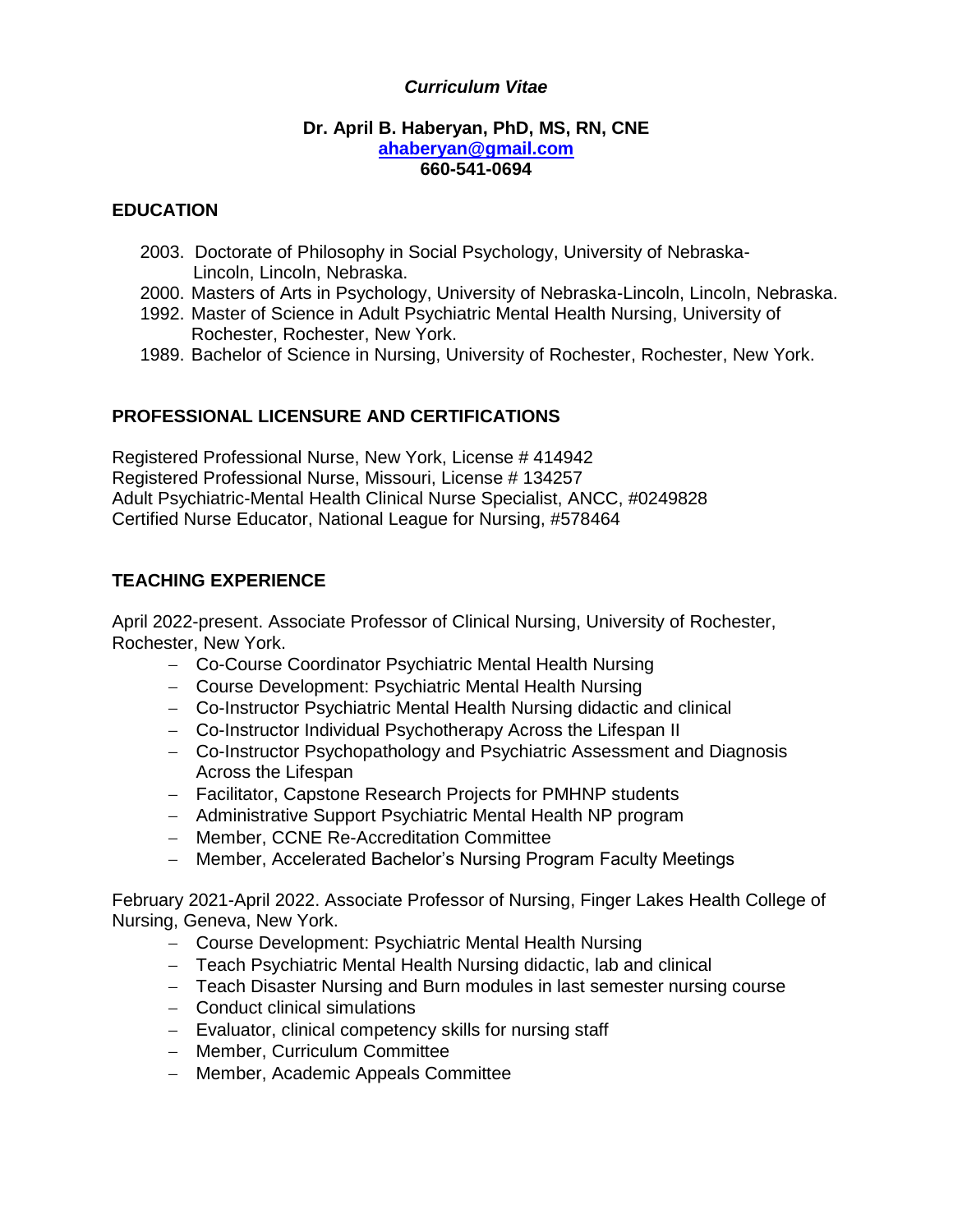January 2020-August 2020. Adjunct of Psychology, Park University, Parkville, Missouri.

- − Course Development: Disaster Psychology (online format)
- − Course Coordinator for online instructors teaching Disaster Psychology

July 2015-December 2018. Associate Professor of Psychology and Nursing (joint appointment), Park University, Parkville, Missouri.

- − Taught Social Psychology, Psychology of Gender, Abnormal Psychology, and Introduction to Psychology
- − Course Development: Psychology of Gender (online format), Abnormal Psychology, Disaster Psychology (online format)
- − Associate Department Chair of Nursing (January 2017-December 2018)
- − Department Chair of Nursing (January- December 2016)
- − RN to BSN, Assistant Chair of Nursing (July-December 2015)
- − Mentor to the Chair for the Department of Nursing
- − Co-author of pre-licensure BSN Program Proposal Addendum for the Missouri Board of Nursing
- − Author of pre-licensure BSN Self Study for the Missouri Board of Nursing
- − Author of American Association of Colleges of Nurses application for the BSN program
- − Author of Commission of Collegiate Nursing Education application for initial BSN accreditation
- − Co-Author of Commission of Collegiate Nursing Education Self Study for initial BSN accreditation
- − Evaluated faculty and staff performance
- − Provided leadership in planning and coordinating ASN, RN to BSN and BSN prelicensure academic programs which include assessment, evaluation, development and revision of courses and curricula
- − Coordinated semester teaching schedules
- − Taught Mental Health Nursing, Transitions to the BSN Role (online format) Evidence-Based Practice (online format), Community Health Clinical, Social Psychology, Psychology of Gender, Abnormal Psychology, and Introduction to **Psychology**
- − Course Development: Disaster Response in Healthcare, Mental Health Nursing, Introduction to Professional Nursing, Community Health Nursing, Evidence-Based Practice, Mental Health Nursing Simulations
- − Advised Nursing and Psychology Majors
- − Assisted with the development of the Nursing Department's Systematic Evaluation Plan
- − Recruited students for Nursing and Psychology programs
- − Member of the Nursing Curriculum Committee
- − Member of Nursing Admission and Retention Committee
- − Mentor to new Nursing and Psychology faculty members
- − Member of Sociology Faculty Search Committee
- − Member of Nurse Faculty Search Committees
- − Member of College of Liberal Arts and Sciences Dean's Search Committee
- − Chair of Department Chair of Nursing Search Committee
- − Co-Chair of Provost's Search Committee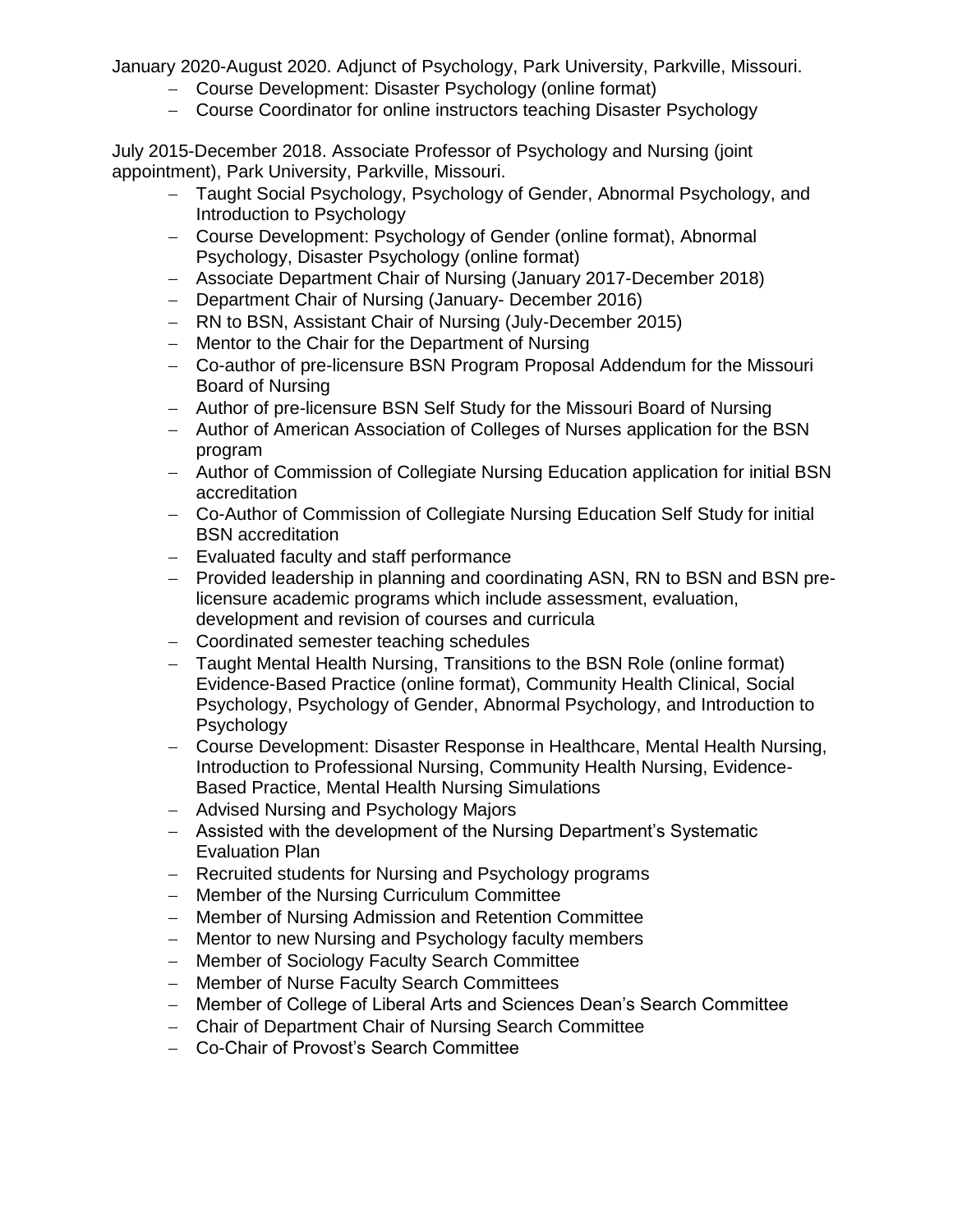June 2014-May 2015. Professor and Associate Dean of Graduate Programs, Saint Luke's College of Health Sciences, Kansas City, Missouri.

- − Provided leadership in planning and coordinating academic programs which include assessment, evaluation, development and revision of courses and curricula
- − Team leader for obtaining CCNE accreditation for Adult-Gerontology Acute Care Nurse Practitioner and Nurse Educator programs
- − Co-Author of Commission of Collegiate Nursing Education Self Study for initial graduate program accreditation
- − Recruit, interview and recommend prospective faculty
- − Schedule and assign teaching and other school responsibilities to faculty
- − Evaluate faculty performance
- − Promote professional development
- − Manage graduate student issues
- − Course development Graduate Educational Theories and Conceptual Foundations in Nursing Education
- − Course development Mental Health and Community Health Nursing
- − Taught Graduate Educational Theories and Research Project Supervision
- − Co-Instructor for Disaster Nursing
- − Co-Instructor Community Health and Mental Health courses for BSN prelicensure program
- − Committee Chair for graduate research projects

1996- May 2014. Associate Professor, Department of Behavioral Sciences, Northwest Missouri State University, Maryville, Missouri.

- − Interim Department Chair (Spring Semester 2014)
- − Taught Undergraduate Courses in Social Psychology, Abnormal Psychology, Disaster Psychology, Industrial and Organizational Psychology, General Psychology, Introduction to Disaster Response and Recovery, Child Psychology, Freshman Seminar, Senior Seminar and Personality Psychology
- − Taught Graduate Course in Psychological Diagnosis
- − Course Development: Disaster Psychology & Psychology in Films
- − Course Development: Introduction to Disaster Response and Recovery
- − Advisor for Psychology Majors
- − Advisor for Industrial Organizational Psychology Majors
- − Advisor for Emergency and Disaster Management Majors
- − Co-developed the Interdisciplinary Emergency and Disaster Management Major
- − Chair or member of multiple graduate thesis committees
- − Actively engaged in research and reported findings via publications and presentations
- − Trainer for federally funded campus Suicide Prevention program
- − Certified Trainer for CPI© Nonviolent Crisis Intervention programs
- − Online course development for Disaster Psychology

1993-1994. Assistant Professor, School of Nursing, Troy State University, Troy, Alabama.

- − Taught Psychiatric Mental Health Nursing, Therapy (individual, family and group) and Nursing Leadership
- − Clinical Instructor Psychiatric Mental Health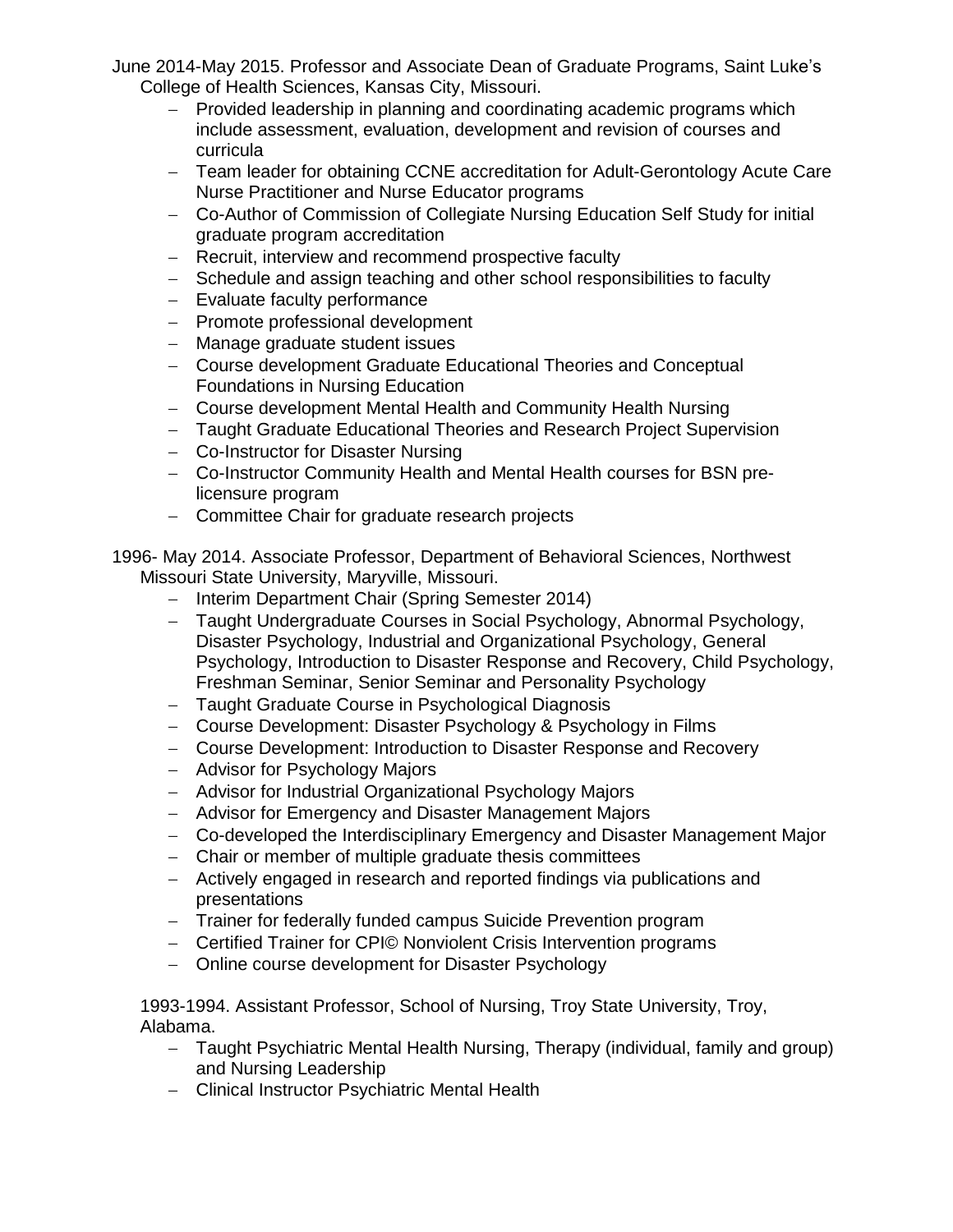- − Advised undergraduate nursing students
- − Actively engaged in research and reported findings via publications and presentations

## **CLINICAL EXPERIENCE**

January 2019-January 2021. Behavioral Health Nurse Educator and Nurse Residency Program Manager, Truman Medical Centers, Kansas City, Missouri.

- − Assesses, plans, develops, implements and evaluates comprehensive education programs to meet the orientation and ongoing competency needs of Behavioral Health staff for 2, 25 bed Adult Acute Care Inpatient Psychiatric Units and 14 bed Geri-Psychiatric Unit
- − Provides education on policies and procedures, nursing standards of practice and requirements of regulatory and accreditation agencies for Behavioral Health and Acute Medical Care nursing staff
- − Provides input into staffing plans
- − Provides and coordinates education to all levels of Behavioral Health nursing staff
- − Monitors trends and implements educational strategies to ensure compliance with quality standards
- − Assists in selection of competency indicators and offers staff competency sessions in a timely manner
- − Makes recommendations for budget requests
- − Consults with and serves as a Behavioral Health clinical resource for staff and management to ensure quality patient care
- − Provide oversight for the Vizient/AACN Nurse Residency Program (NRP), supervising scheduling and program communication for the nurse residents, nurse managers, administrators, and other key stakeholders within the organization
- − Work with the human resources department and Nurse Managers to recruit potential baccalaureate and higher entry-level nursing graduates
- − Plan, implement and debrief clinical simulations
- − Identify and assign preceptors and resident facilitators and provide ongoing support, communication, and program materials
- − Assist nurse residents with Evidence-Based Project design, implementation and information dissemination
- − Facilitate program data collection and outcomes tracking as appropriate
- − Corporate Coordinator for the Nonviolent Crisis Intervention (CPI©) Training program
- − Instructor, Nonviolent Crisis Intervention (CPI©)
- − Instructor, American Heart Association Basic Life Support
- − Instructor, Compassion Without Fatigue
- − Member, The Joint Commission Suicide Prevention Task Force
- − Member, Violence in the Workplace Task Force
- − Developed LPN IV Infusion Certification course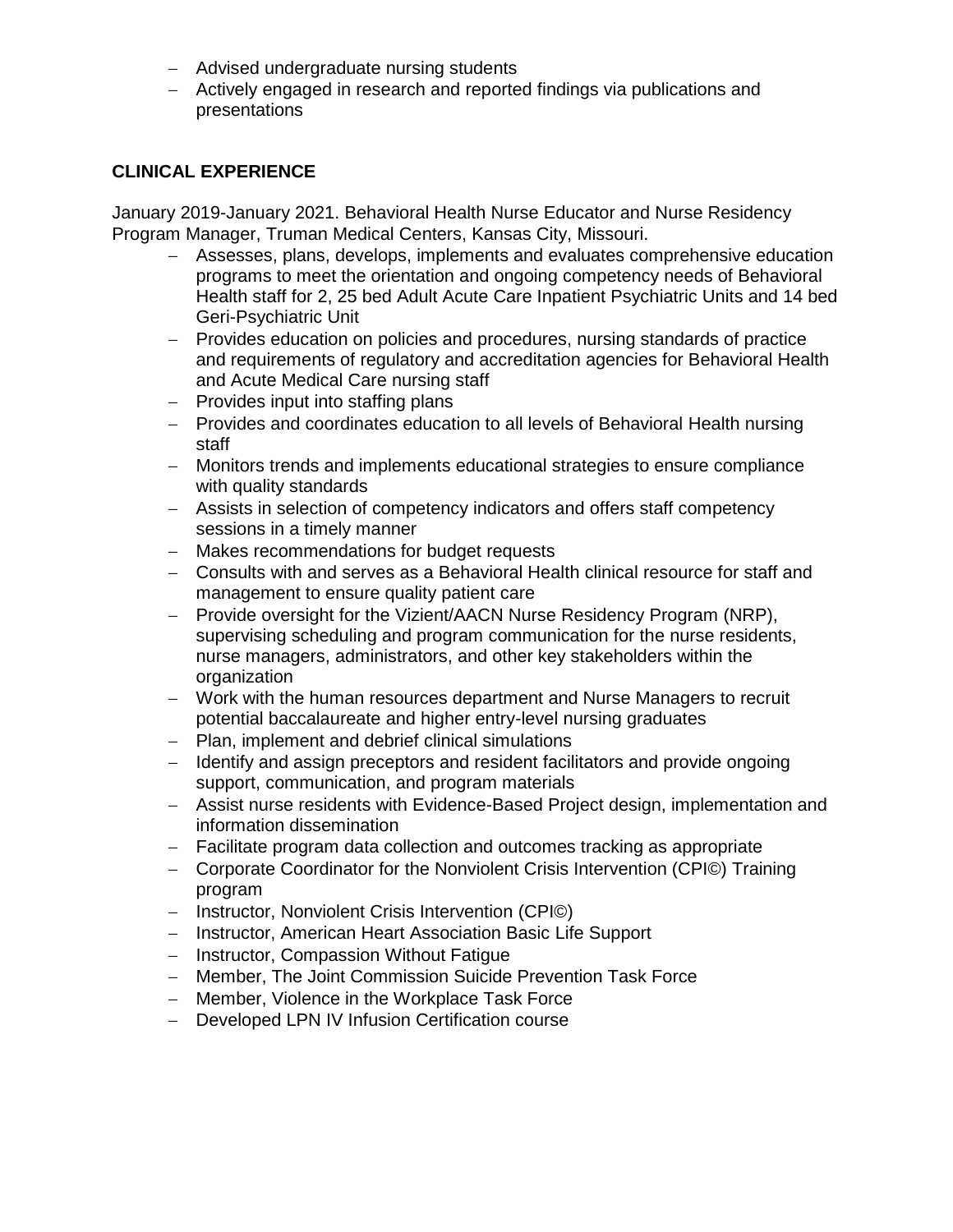2012-2013. Wellness Specialist II, Wellness Connections, Heartland Health/Mosaic Life Care, St Joseph, Missouri.

- − Provided Health Coaching
- − Conducted Bio metric testing- blood pressures, cholesterol screenings
- − Shift Team Leader for Health Screenings
- − Supervised interns
- − Provided staff development
- − Participated in multidisciplinary planning
- − Taught classes in stress management, massage therapy, and healthy living
- − Program development, implementation and evaluation
- − Promotion of Wellness Programs
- − Assisted Senior and Youth Health Coordinators in the St. Joseph School District
- − Provided immunizations to employees of St Joseph businesses

1995-95. Administrative Director, Mental Health Unit, St. Francis Hospital, Maryville, Missouri.

- − Ensured compliance with policies and procedures, nursing practice standards, regulatory and accreditation agencies' requirements
- − Developed and evaluated staffing plans
- − Supervised nursing, medical, social work staff, and recreational therapy staff
- − Provided staff development
- − Participated in case reviews and root cause analysis for occurrences
- − Ensured staff completion of clinical competencies
- − Issues corrective action plans for non-compliance with policies, procedures and standards
- − Managed department budget and assisted with grant writing
- − Participated in quality improvement projects
- − Facilitated staff communication through the appropriate chain of command
- − Provided individual and group therapy
- − Participated in multidisciplinary treatment planning
- − Managed recruitment, hiring and retention of nursing, medical, and ancillary staff
- − Conducted major revision of policy and procedure manual

1994-95. Program Coordinator, Partial Hospitalization Program, Mental Health Unit, St. Francis Hospital, Maryville, Missouri.

- − Developed the Partial Hospitalization Program
- − Developed policy and procedure manual
- − Conducted individual and group therapy
- − Provided staff development in group therapy
- − Participated in multidisciplinary treatment planning

1990-93. Staff Nurse, Acute Adult Inpatient Psychiatric Unit, Strong Memorial Hospital, Rochester, New York.

- − Group leader for health promotion, eating disorders, social skills, incest survivors, women's issues, stress management, and dual-diagnosis groups
- − Participated in multidisciplinary treatment planning
- − Charge nurse on evening shift, duties included: staff management, resource coordination, and multidisciplinary coordination to ensure quality client care
- − Provided in-service education for staff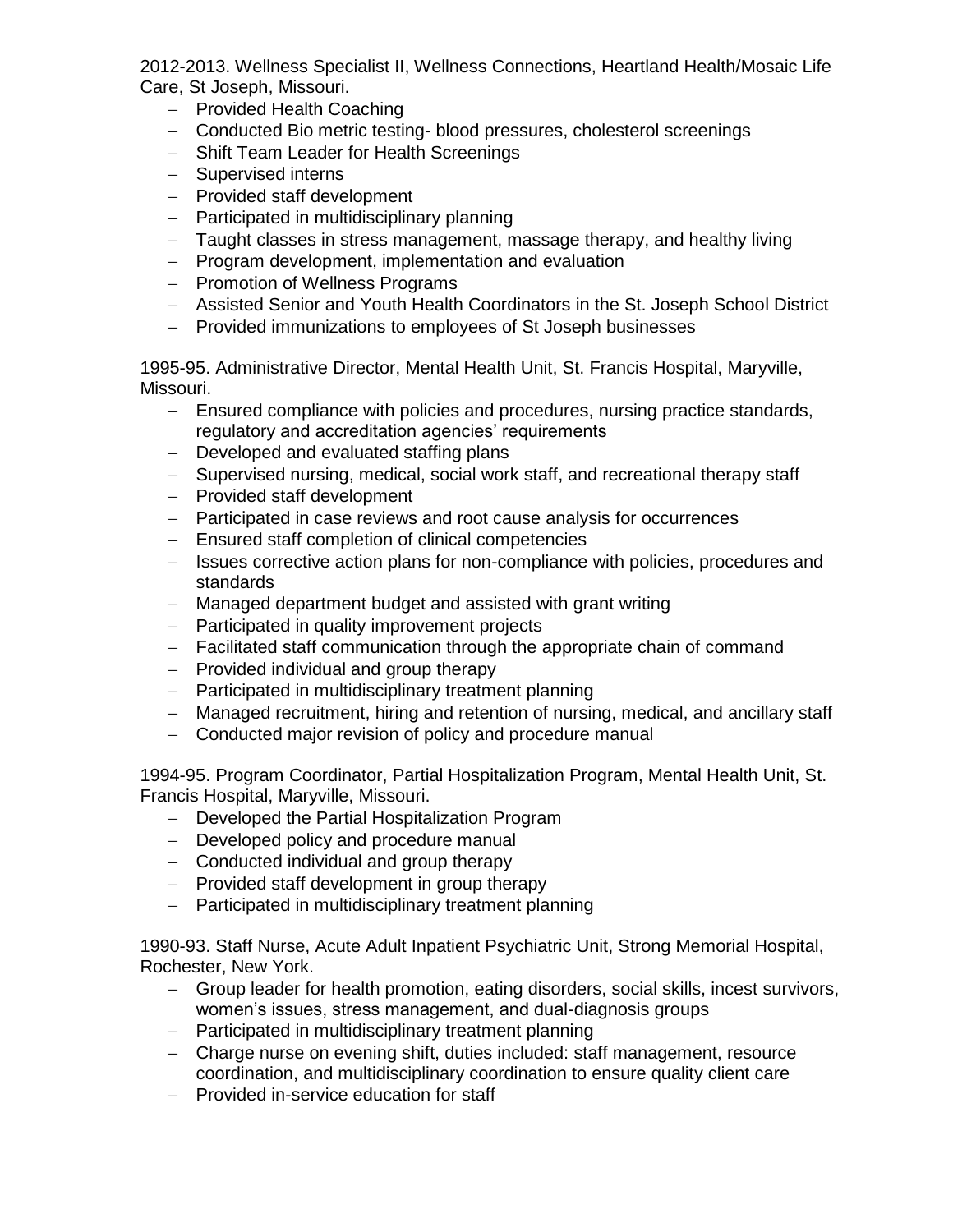- − Developed a mentor program for nursing assistants
- − Preceptor/taught new employees, nursing students, and medical students
- − Provided direct patient care to individuals with various diagnoses

1989-90. Staff Nurse, Adult/Adolescent Inpatient Psychiatric Unit, Virginia Commonwealth University Medical Center, Richmond, Virginia.

- − Provided direct client care to adolescent and adults with mental illness
- − Group therapy facilitator for clients with a variety of mental health issues
- − Participated in multidisciplinary treatment planning
- − Charge nurse on day and evening shifts, duties included: staff management, resource coordination, and multidisciplinary coordination to ensure quality client care

## **AWARDS**

- 2017. Excellence in Academic Advising, Park University
- 2016. Excellence in Teaching Award, The National Society of Leadership and Success
- 2010. Missouri Governor's Award for Excellence in Education
- 2010. College of Education and Human Services Deans Award for Excellence in Teaching
- 2009. Indispensable Woman of the Year, Northwest Missouri State University
- 2007. Northwest Missouri State University National Society of Collegiate Scholars
- 2005. Mortar Board Certificate of Appreciation
- 2004. Mortar Board Certificate of Appreciation
- 2004. Sigma Kappa Most Inspirational Teacher
- 1994. Teacher of the Year Award, School of Nursing, Troy State University

# **DISASTER RESPONSE EXPERIENCE**

2010- present. Senior Consultant, Disaster Management International, Little Rock, Arkansas.

- − Responder for natural and human caused disasters
- − Trainer, Stress Management Programs
- − Trainer, Family Assistance Center and Family Information Center Programs
- − Trainer/Evaluator for tabletop, functional, and full-scale exercises
- − Assess participants for achievement of exercise objectives
- − Participate in pre and post exercise planning meetings
- − Provide feedback to participants
- − Participate in after action reviews
- − Monitor the training environment to ensure physical and psychological safety

2013- 2019. Lead Controller/Trainer/Evaluator, Missouri Hope Disaster Field Training Exercise, Northwest Missouri State University, Maryville, Missouri.

- − Developed and taught Disaster Psychology and Verbal De-escalation Techniques to Law Enforcement Officers
- − Developed and taught Training and Evaluation of Participants Program to Junior **Instructors**
- − Provide supervision and mentoring to Junior Instructors
- − Teach stress management techniques to staff and participants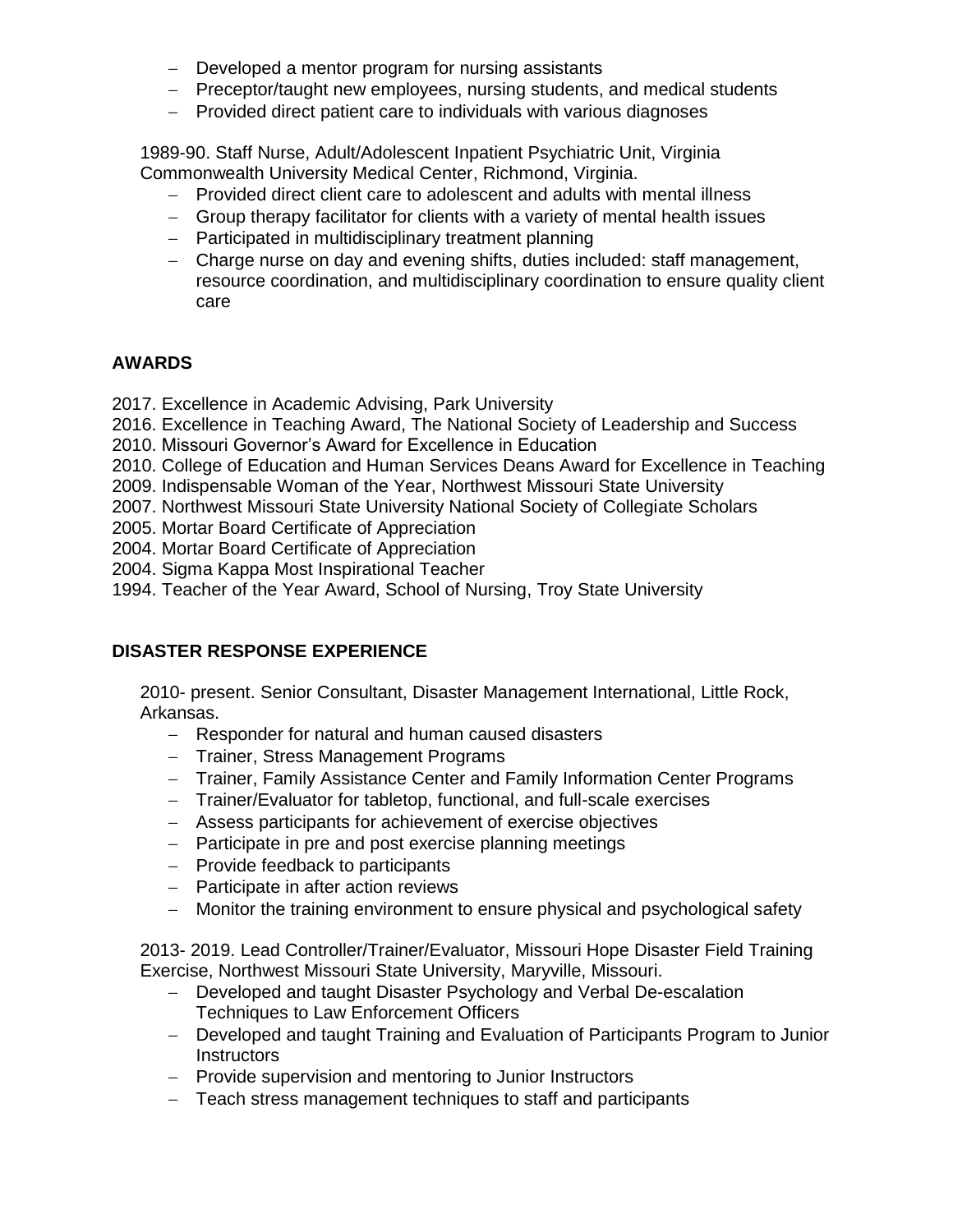- − Participate in pre and post exercise planning meetings
- − Participate in after action reviews
- − Monitor the training environment to ensure physical and psychological safety

2012. Assistant Emergency Management Coordinator, Northwest Missouri State Emergency Management.

- − Assist with the development and updating of the University Emergency Operations Plan
- − Assist with development and delivery of training programs
- − Provide emergency management technical consultation to faculty and staff
- − Develop preparedness education programs for faculty, staff and students
- − Assist with grant writing
- − Participate in pre and post exercise planning meetings
- − Participate in after action reviews

2009, May. Trainer/Evaluator, Summer Institute in International Disaster Relief and Humanitarian Assistance, Macedonia.

- − Developed and taught the Psychological First Aid course to participants
- − Co-Instructor for First Aid course
- − Taught stress management techniques to staff and participants
- − Trainer/Evaluator for the prison detainee, Internally Displaced Persons, Musanci earthquake search and rescue and the Incident Command Post scenarios
- − Participated in pre and post exercise planning meetings and after-action reviews
- − Monitored the training environment to ensure physical and psychological safety

2008-2010. Trainer/Evaluator, Atlantic Hope Disaster Field Training Exercise, Indian River State College, Fort Pierce, Florida.

- − Developed and taught the Psychological First Aid course to participants
- − Co-trainer of nursing students in medical field operations
- − Taught stress management techniques to staff and participants
- − Trainer for the Command Post and prison detainee scenarios
- − Participated in pre and post exercise planning meetings
- − Participated in after action reviews
- − Monitored the training environment to ensure physical and psychological safety

2009-2012. Northwest Missouri State University Campus Emergency Response Team Program Coordinator, Maryville, Missouri.

- − Developed the initial plan for implementing the C-CERT program
- − Developed forms and records to track training
- − Obtained donations
- − Marketed the plan to University staff, faculty, students, first responders, citizens, and local community leaders
- − Work with media to gain public recognition of C-CERT capabilities
- − Schedule training
- − Arrange program logistics
- − Teach various units of the course to participants
- − Teach trainers about educational strategies and adult learning styles
- − Identify, recruit, and schedule instructors
- − Recruit class participants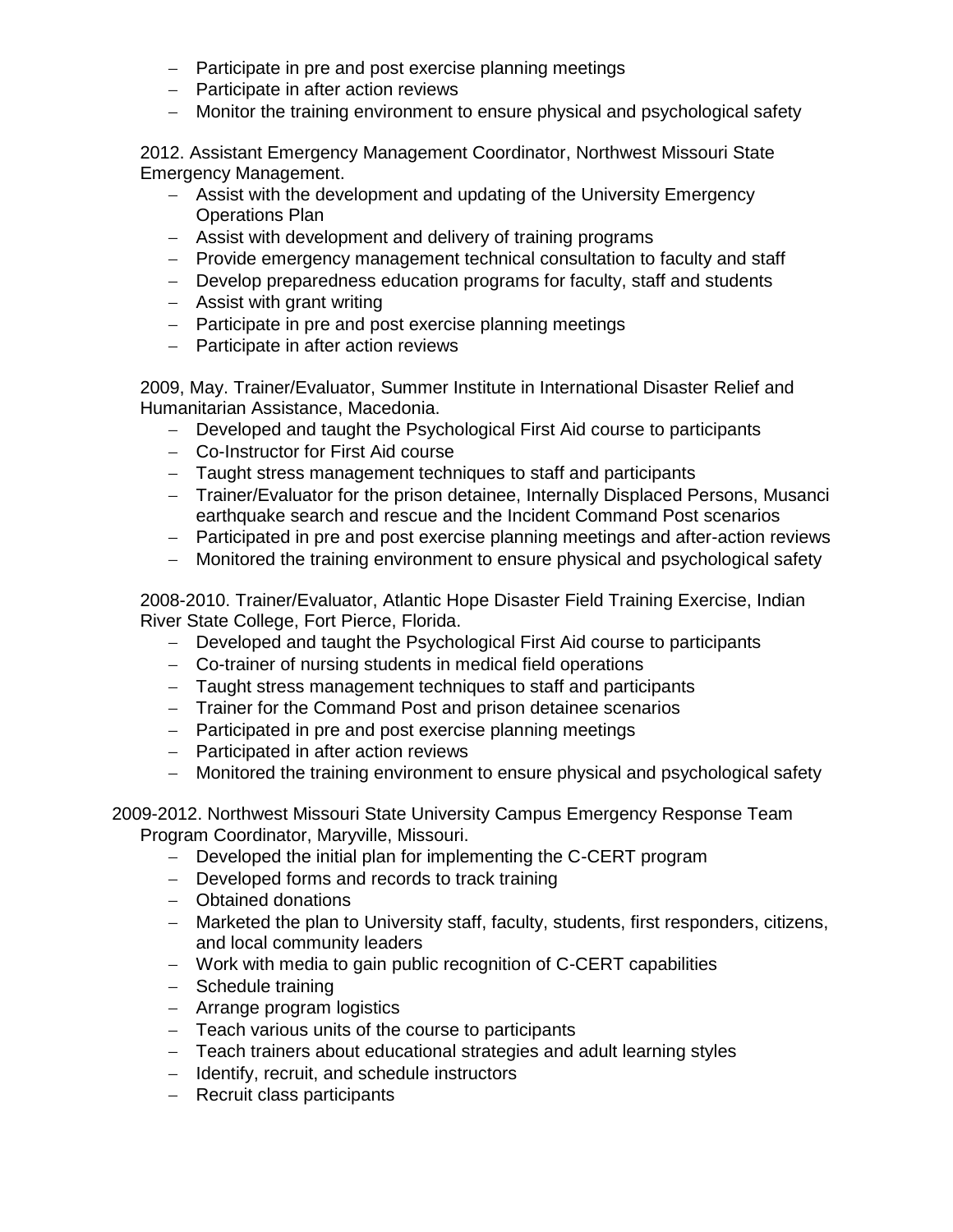− Develop supplemental classes and exercises to improve members' skills

1992-present. Associate, Bray Associates, Houston, Texas.

- − Develop programs in disaster response and recovery
- − Teach workshops on Psychological First Aid, and School Crisis Response
- − Development/Trainer/Evaluator for disaster simulations
- − Provide care to survivors of emergencies and disasters

# **GRANTS**

- Smith, M. & Haberyan, A. (2017). Park University Campus Community Emergency Response Team Training. \$5000. Faculty Innovation Spark Tank. Park University.
- Haberyan, A. (2014). Disaster Psychology Online Course Development. \$3000. CITE Fellowship. Northwest Missouri State University.
- Haberyan, A. (2013). *Non-violent Crisis Intervention and Emergency Management in the Classroom.* \$2650. Academic Initiatives, Northwest Missouri State University.
- Haberyan, A, (2008).*The Psychological Consequences of Sleep Deprivation on Participants in a Disaster Field Training Exercise.* \$6,000, Applied Research Grant, Northwest Missouri State University.
- Kibler, J., Haberyan, A., & Murr, V. (2006). *Northwest Missouri State University Suicide Prevention Program*. \$406,000, Department of Health and Human Services Substance Abuse and Mental Health Services Administration Campus Suicide Prevention Grant.
- Kibler, J., Haberyan, A, & Murr, V. (2006). *Assessment of health behaviors using the National College Association Web Survey (NCHA-Web)*. \$2300, Applied Research Grant, Northwest Missouri State University.
- Kibler, J., Haberyan, A, & Murr, V. (2006). *Campus-wide suicide prevention initiative*. \$2602, Applied Research Grant, Northwest Missouri State University.
- Kibler, J. & Haberyan, A. (2006). Travel funds to present data from the *Survey of adolescent health behaviors*. \$1388, Faculty Research Grant, Northwest Missouri State University.
- Kibler, J. & Haberyan, A. (2004). *Survey of adolescent health behaviors*. \$1065, Faculty Research Grant, Northwest Missouri State University.
- Haberyan, A. (2002). *Comparison of Mastery-Learning, Over-learning, and Behavioral Fluency for Improving College Students' Critical Thinking Ability.* \$500, Worden Funds Research Fellowship, University of Nebraska.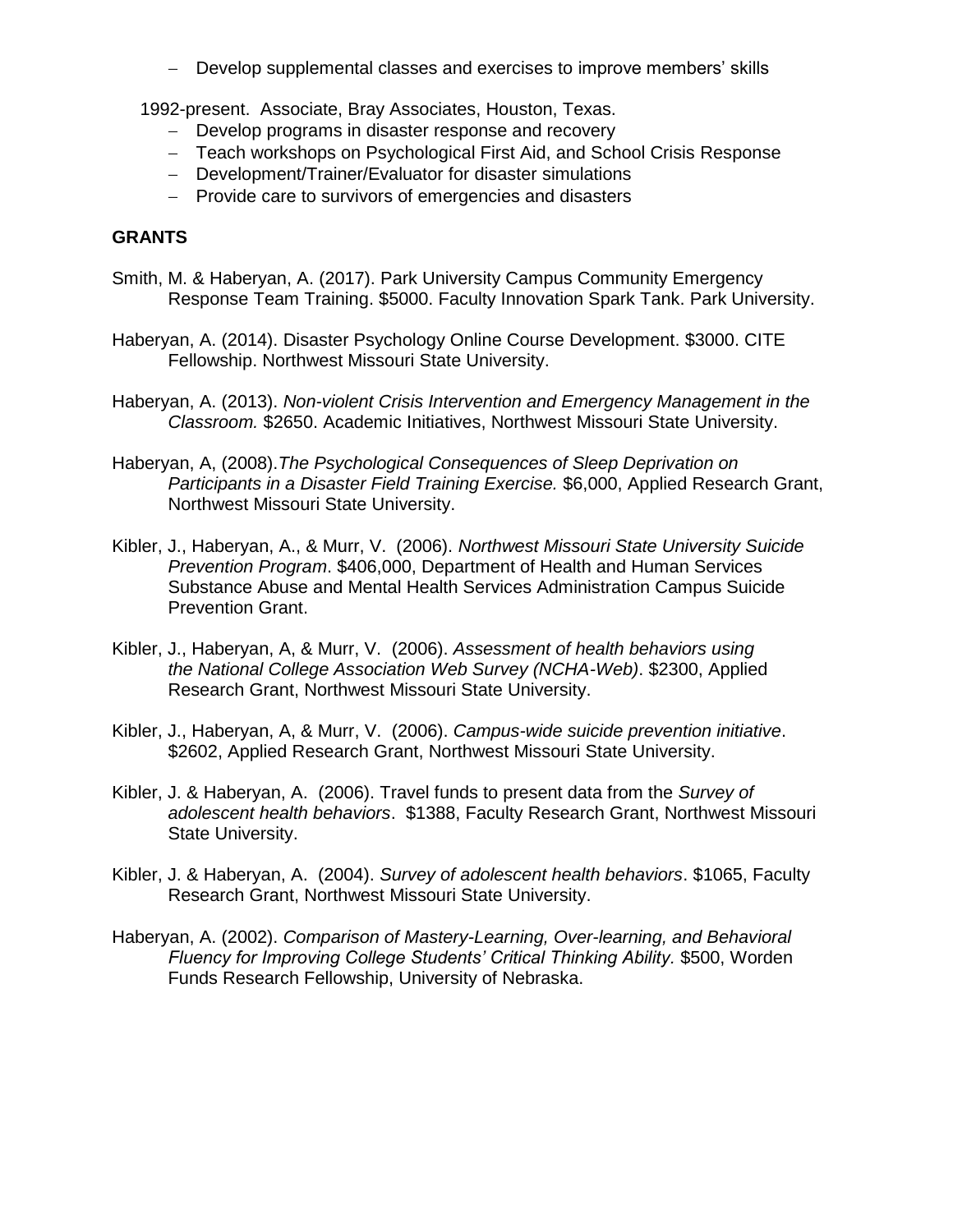### **PUBLICATIONS**

- Lesher, B., Woodward, R., Witt, J., & Haberyan, A. (2020). New graduate RN perinatal internship. *Journal of Continuing Education in Nursing*.
- Haberyan, A., Ehrlich, D., & Ehrlich, J. (2020). Story Telling in a First-Year Seminar. *InSight (in press).*
- Haberyan, A. (2018). Disaster Psychology Syllabus. *Project Syllabus. Society for the Teaching of Psychology. Retrieved August 19, 2018, from http://teachpsych.org/resources/Documents/otrp/syllabi/AH18disaster.pdf*
- Haberyan, A. & Corson, M. (2014). Developing Resiliency Skill Sets in Emergency and Disaster Management Students. *IAEM Bulletin*. 31, 22-23.
- Haberyan, A., & Barnett, J. (2010). Collaborative testing and Achievement: Are two heads really better than one? *Journal of Instructional Psychology*. *37*, 49-56.
- Haberyan, A. & Hiatt, S. (2008). Disaster Facts: What school guidance counselors need to know. *The Counseling Interviewer*, *41*, 7-9.
- Hiatt, S. & Haberyan, A. (2008). Planning, organizing, implementing a crisis/emergency response conference. *The Counseling Interviewer*, *41*, 10- 13.
- Kibler, K, Haberyan, A., Wilmes, G., & Murr, V. (2008). Suicide Prevention: A Rural University's Response. *The Counseling Interviewer*, *41*, 20-24.
- Haberyan, A. & Kibler, J. (2008). Physical violence in rural and urban Midwestern adolescent dating relationships. *Psychology Journal*, *5*, 158-164.
- Kibler, J. & Haberyan, A. (2008). *Suicide Prevention Training for Resident Assistants: Results of the Northwest Training Model.* Retrieved January 19, 2009, from [http://counselingoutfitters.com/vistas/vistas\\_2008\\_Title.htm.](about:blank)
- Dunham, D. N. & Haberyan, A. (2007). Collaborative Test-taking: Memory Enhancement or Grade Inflation? *Journal for the Liberal Arts and Sciences*, *12,* 19- 28*.*
- Haberyan, A. (2007). Team-Based Learning in an I/O Psychology Course. *North American Journal of Psychology, 9*, 143-151.
- Haberyan, A. & Hendrix, R. (2002). Common Psychotropic Medications in the Classroom. *The Counseling Interviewer, 34.*

#### **PRESENTATIONS AT NATIONAL CONFERENCES**

Barnett, J. Haberyan, A, & Weisbach, L. (2017). The Effect of Emotional Content on Text Recall. Presentation at the May 2017 annual convention of the American Psychological Society, Boston, Massachusetts.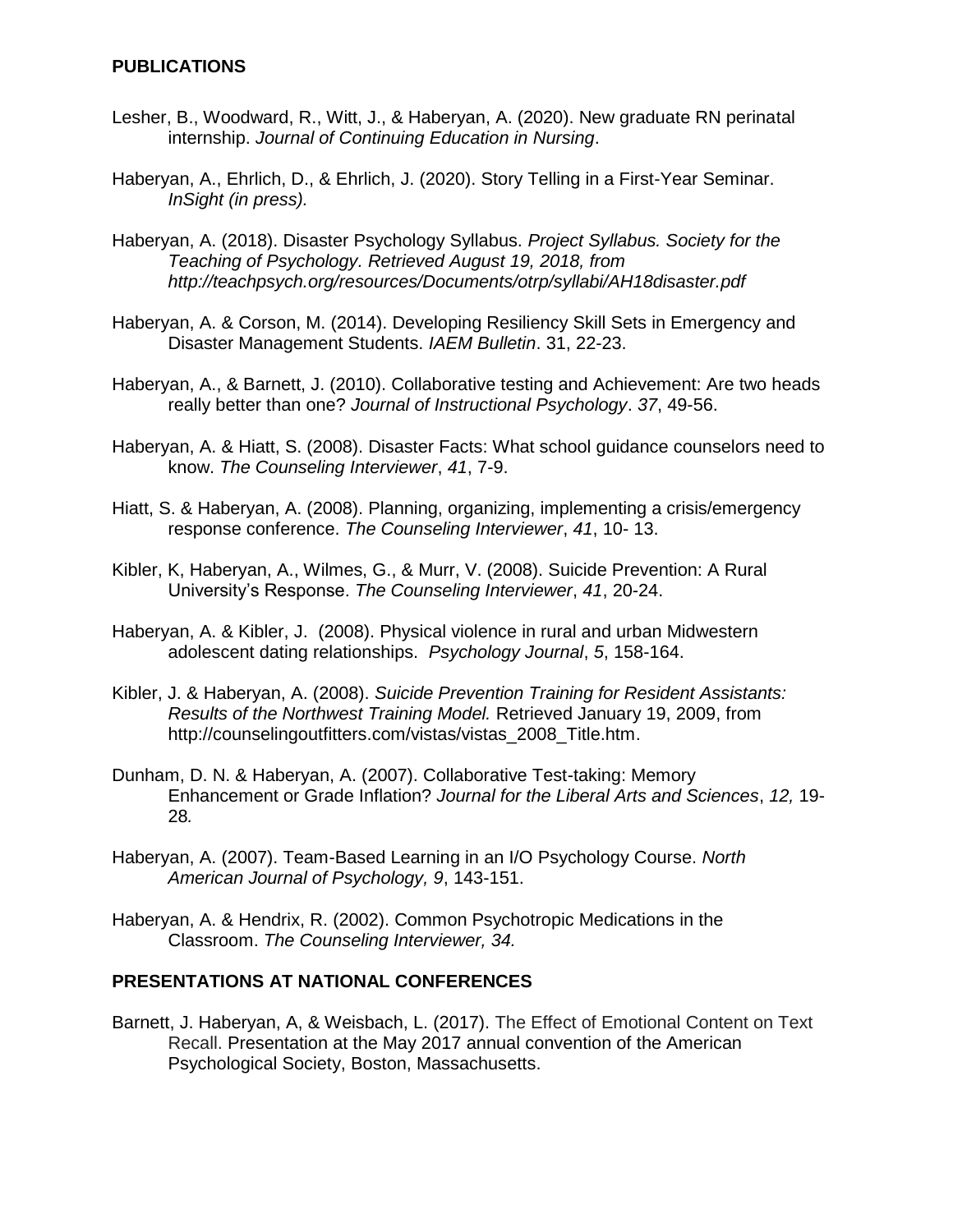- Barnett, J. & Haberyan, A. A Modified Replication of the Effects of Mind-Body Dualism on Health Behavior. Presentation at the May 2014 convention of the American Psychological Society, San Francisco, CA.
- Barnett, J, & Haberyan, A. *Academic Entitlement, Narcissism, and Emotional Intelligence.* Presentation at the May 2011 annual convention of the American Psychological Society, Washington, D.C.
- Haberyan, A. International Humanitarian Law at the Higher Education Level. Panel Presentation, June 22, 2010, American Red Cross National Headquarters, Washington, D.C.
- Haberyan, A., Barnett, J, & Francis, A. *The Impact of Intruder Drills on Students' Perceptions of Anxiety and Safety.* Presentation at the May 2010 annual convention of the American Psychological Society, Boston, Massachusetts.
- Francis, A. & Haberyan A. *Gender, college students' fear of victimization, and behavior: A complex relationship.* Presentation at the May 2009 annual convention of the American Psychological Society, San Francisco.
- Kibler, J. & Haberyan, A*. Suicide Prevention Training for Research Assistants: Results of the Northwest Missouri State University Training Model.* Presentation at the March 2008 annual convention of the Association Counseling Association, Hawaii.
- Dunham, D. & Haberyan, A*. Collaborative Testing Does Not Increase Longer-Term Memory of Course Content.* Poster Presentation at the May 2007 annual convention of the American Psychological Society, Washington, D.C.
- Haberyan, A, & Barnett, J. *Collaborative Testing, Achievement, and Personality: Who Chooses to Collaborate and Do They Benefit?* Poster Presentation August 2006 at the American Psychological Association Conference, New Orleans, Louisiana.
- Haberyan, A. & Kibler, J. *The Rates of Physical Violence in Midwestern Adolescent Dating Relationships.* Poster Presentation at the May 2006 annual convention of the American Psychological Society, New York.
- Kibler, J. & Haberyan, A*. Suicide Ideation, Depression, and Alcohol Abuse: Examination of Rural Adolescent Health Behaviors.* Poster Presentation at the May 2006 annual convention of the American Psychological Society, New York.
- Haberyan, A, & Barnett, J. *Collaborative Testing, Achievement, and Personality: Who Chooses to Collaborate and Do They Benefit?* Poster Presentation April 14, 2005 at the National American Educational Research Conference, Montreal Canada.

### **PRESENTATIONS AT REGIONAL CONFERENCES**

Haberyan, A. *Crisis Response for School Personnel*. Presented August 2008 at the Northwest Missouri State University Crisis Emergency Response Conference, (Regional Conference for K-12 school personnel), Maryville, Missouri.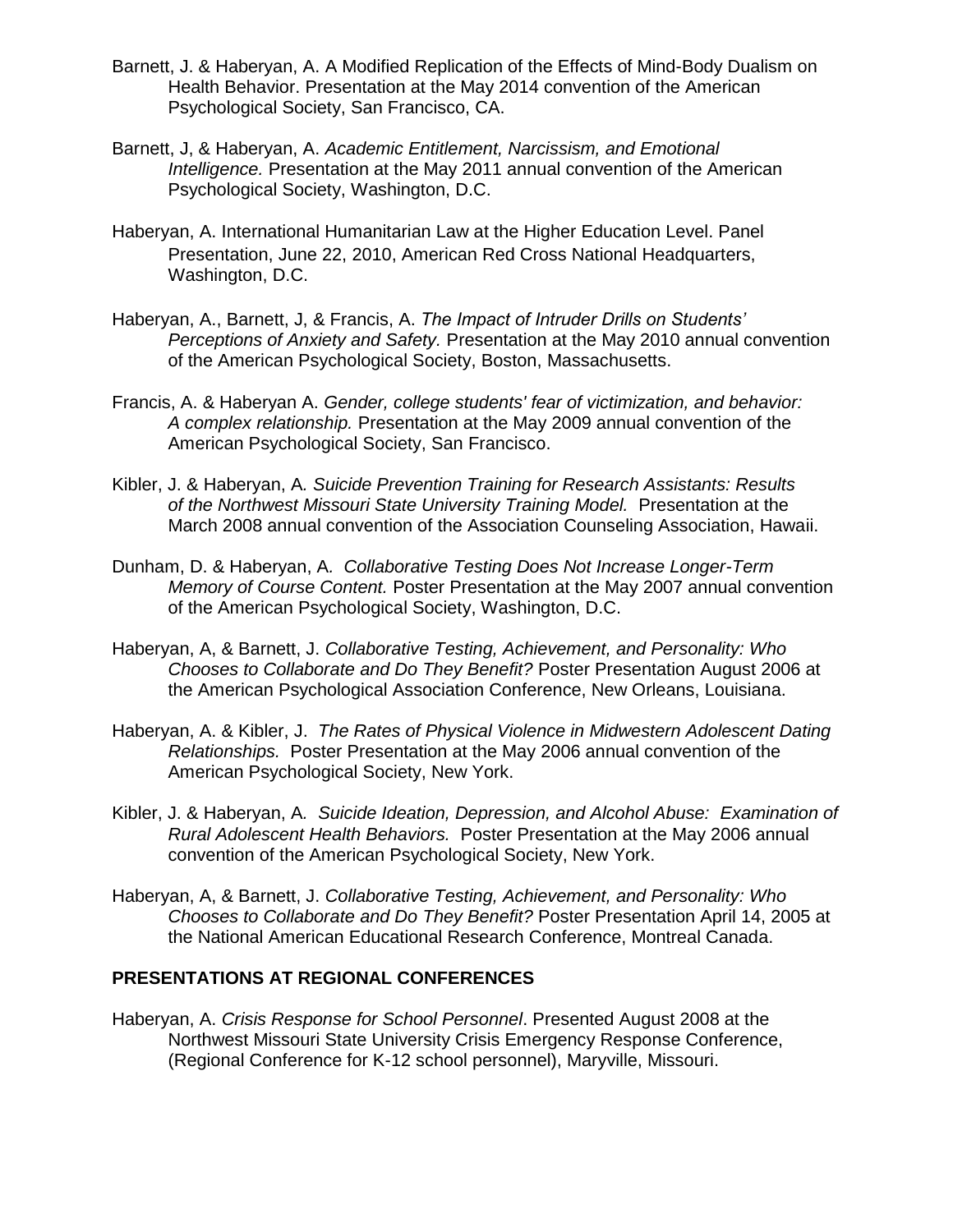- Haberyan, A. & Kibler, J. *Suicide Intervention, Postvention, and Prevention for Resident Assistants*. Presented October 28, 2006 at the Regional Conference for Resident Assistants in the Midwest, Maryville, Missouri.
- Kibler, J. & Haberyan, A. *Suicide prevention for peer educators*. Presented April 8, 2005 at the Regional Meeting of the Minds Conference, Kansas City, Kansas.

## **OTHER SCHOLARLY ACTIVITIES**

Member, (2020- present). American Psychiatric Nurses Association Scholarly Review **Committee** 

Reviewer, ANR\_2017\_215. (2017). Applied Nursing Research.

- Field Tester for the new National Healthcare Disaster Certification, (2016). American Nurses Credentialing Center (ANCC).
- Hiatt, S. & Haberyan, A. (Guest Ed.). (2009). Crisis Emergency Response. *The Counseling Interviewer*. *42*.
- Hiatt, S. & Haberyan, A. (Guest Ed.). (2008). Crisis Emergency Response. *The Counseling Interviewer*. *41*.
- Haberyan, A. *Train the Trainer: Suicide Prevention Training: The Northwest Model.* Presented March 2007 for Partners in Prevention, University of Missouri, Columbia, Missouri.
- Haberyan, A. *The Suicide Prevention Program at Northwest Missouri State University*. Presented November 2006 to Psi Chi and the Psychology/Sociology Club, Northwest Missouri State University, Maryville, Missouri.
- Haberyan, A. *Behavioral Fluency: The Impact on College Students' Exam Scores*. Presented March 2003, Research Symposium Series, Department of Psychology, Sociology, and Counseling, Northwest Missouri State University, Maryville, Missouri.

### **PROFESSIONAL SERVICE PRESENTATIONS**

- Haberyan, A. Suicide prevention and post-vention in K-12, Presented March 1, 2018, EDU 203 Educational Psychology, Park University.
- Haberyan, A. Suicide prevention and post-vention in K-12, Presented March 1, 2018, EDU 352 Building an Equitable, Effective Learning Environment, Park University.
- Haberyan, A. Suicide prevention and post-vention in K-12, Presented March 1, 2018, EDU 410 Field Experience III (Student Teaching), Park University.
- Haberyan, A. & Corson, M., *Be a responder…. Not a victim,* Presented January 25, 2012, Northwest Missouri State University Professional Development Series, Maryville, Missouri.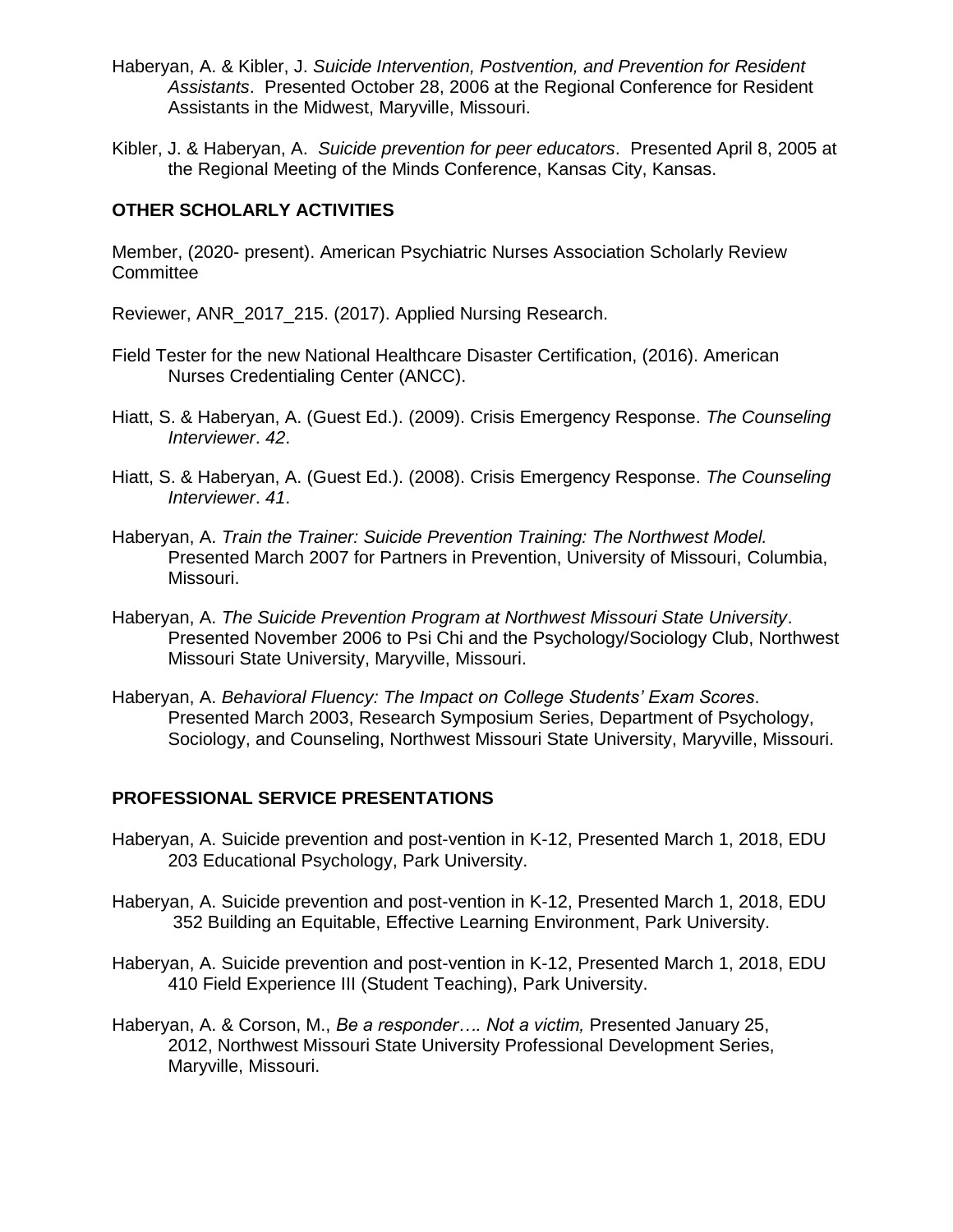- Baker, M, Wilmes, G, Green, C, & Haberyan, A. *A Review of the Roles and Responsibilities of the Northwest Missouri State University Threat Assessment Team*, Presented October 10, 2009 to the Master's in Educational Leadership Students, Northwest Missouri State University, Maryville, Missouri.
- Bray, G. & Haberyan, A. *Mass Fatality Incident Response Training*, Presented February 2008, at the pre-conference of the Idaho State Coroners Convention, sponsored by the Bureau of Homeland Security, Boise Idaho.
- Green, C., Wilmes, J., Haberyan, A. & Kibler, J. *Responding to distressed individuals*. Presented January 11, 2008 at the Northwest Missouri State University faculty/staff opening meeting. Maryville, Missouri.
- Green, C., Crowley, T., Kibler, J., & Haberyan, A. *Responding to distressed individuals*. Presented December 5, 2007 to the Northwest Missouri State University Leadership Forum. Maryville, Missouri.
- Haberyan, A. and others. Northwest Summit on School Safety. Presented April 26, 2007 to Regional University, Law Enforcement and K-12 School personnel. Northwest Missouri State University, Maryville, Missouri.
- Kibler, J. & Haberyan, A. *The impact of divorce and abuse on children*. Presented August 25, 2005 at the Horace Mann Laboratory School teacher and staff training session. Maryville, Missouri.
- Haberyan, A. & Kibler, J. *Suicide prevention for peer advisors*. Presented August 23, 2005 at the Freshman Seminar Peer Advisor training sessions. Maryville, Missouri.
- Kibler, J. & Haberyan, A. *Friends in low places: A practical guide for helping friends in crises*. Presented March, 2005 as a seminar for Northwest Missouri State University students, faculty, staff, and community members. Maryville, Missouri.
- Haberyan, A. *Critical incident stress management*, Presented March 1995, Nursing In-service, St. Francis Hospital, Maryville, Missouri.
- Haberyan, A. *Violence management in the inpatient setting*, Presented December 1994, Nursing Ins-ervice, St. Francis Hospital, Maryville, Missouri.
- Haberyan (Bray), A. *Violence management in the inpatient setting*, Presented June 1992, Nursing In-service, Strong Memorial Hospital, Rochester, New York.
- Haberyan (Bray), A. *A self help support group for clients taking Clozaril*, Presented April 1992, Outpatient Clinical Staff In-service, Strong Ties, Rochester, New York.
- Haberyan (Bray), A. *Violence management in the inpatient setting*, Presented June 1991, Nursing In-service, Strong Memorial Hospital, Rochester New York.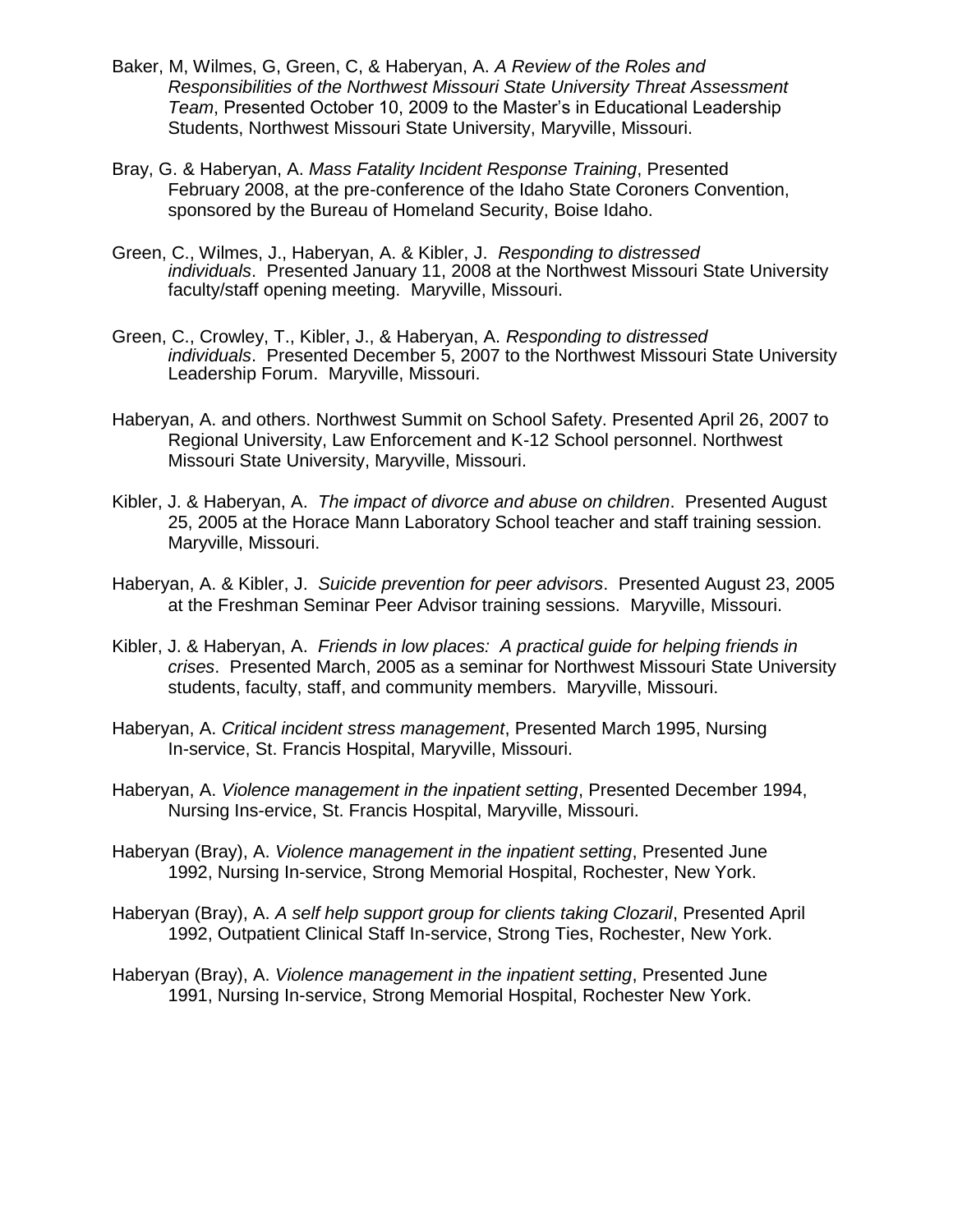### **PROGRAM DEVELOPMENT**

- Haberyan, A. & Kibler, J. (2007). Suicide Prevention Training Manual, Northwest Missouri State University, Developed as part of the Department of Health and Human Services Substance Abuse and Mental Health Services Administration Campus Suicide Prevention Grant. *Northwest Missouri State University suicide prevention program*.
- Haberyan, A. (2005). *School Crisis Rapid Intervention Program.* Power Point Slides and Training Manual, Developed for Kenyon International, Houston, Texas.
- Haberyan, A. (2004). *Andragogy vs Pedagogy: Teaching the Adult Learner*. Power Point Slides and Training Manual, Developed for Kenyon International, Houston, Texas.
- Haberyan, A. (2003). *Blood Borne Pathogens*. Power Point Slides, Training Manual and Student Manual, Developed for Kenyon International, Houston, Texas.
- Bray, G. & Haberyan, A. (1998). *Comprehensive Stress Management Phase III: Family Focused Support Program,* Student Training Manual Developed for Bray Associates, Penn Yan, New York.

### **CERTIFICATIONS AND CONTINUING EDUCATION**

Certified Nurse Educator. (2020). National League for Nursing.

Nonviolent Crisis Intervention Instructor Certification. (July 2019) Crisis Prevention Institute.

Effective College Instruction. (2018). Association of College and University Educators.

Youth Mental Health First Aid USA. (2017). National Council for Behavioral Health.

- Community Advocacy for Victims of Sexual Assault and Domestic Violence. (2016). YWCA, Saint Joseph, Missouri.
- Nurses on the Front Line: Preparing for and Responding to Emergencies and Disasters. (2016). The George Washington University School of Nursing.

Adult Psychiatric-Mental Health Clinical Nurse Specialist, ANCC, (2015- present).

- Psychiatric Pharmacotherapy Review Course. (October 2014). College of Psychiatric and Neurologic Pharmacists.
- Public Health Nurse Ready. (March 2014). Empire State Public Health Training Center.
- Mass Fatalities (Public Health Emergency Training Series. (November 2014). School of Public Health, University of Minnesota.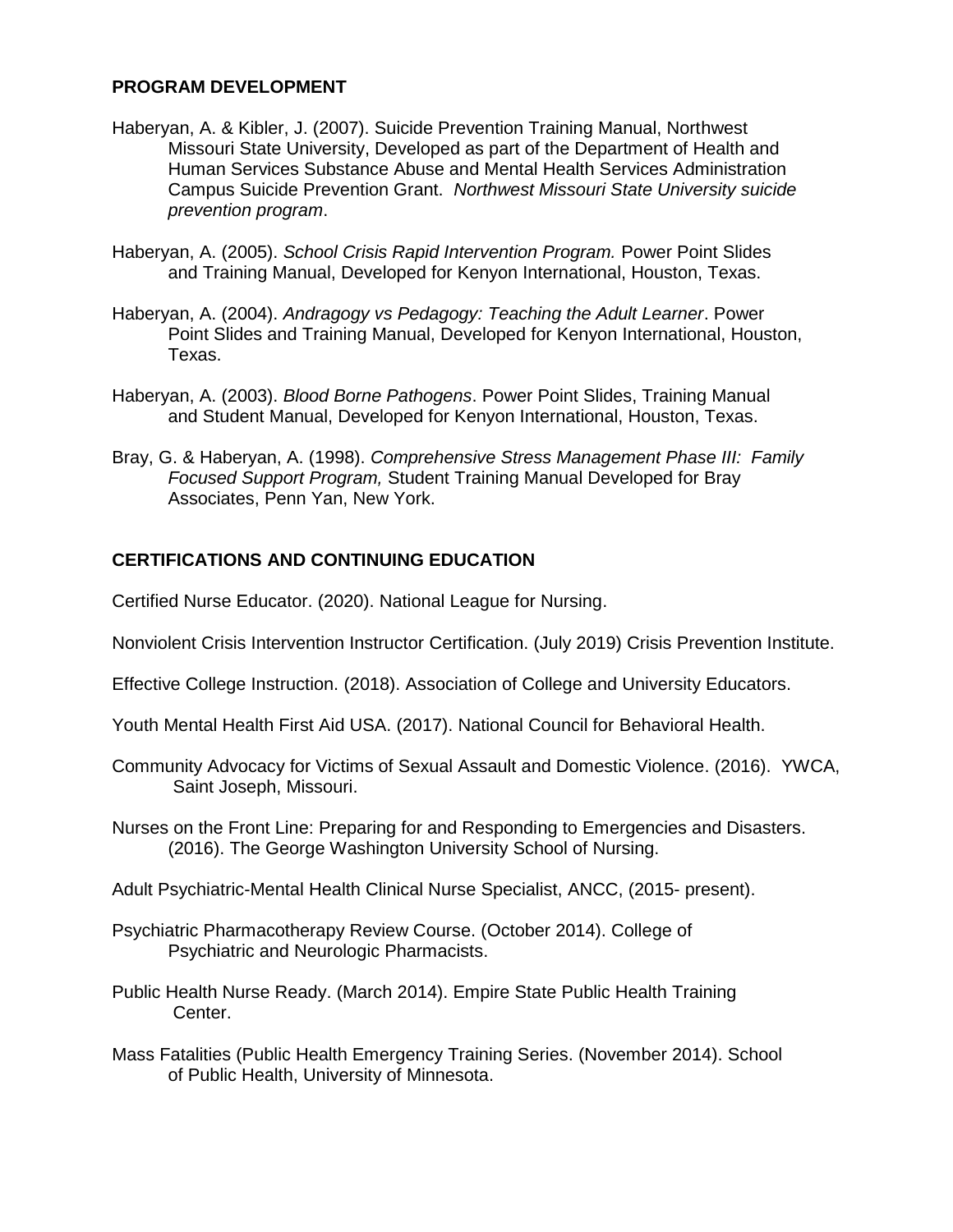Mental Health First Aid Training, (October 2013). Missouri Mental Health Foundation.

General Biofeedback. (July 2013). Behavioral Medicine Research and Training Foundation.

Certified Health Coach. (June 2012). National Society of Health Coaches.

Psychological First Aid. (February 2012). The National Child Traumatic Stress Network.

- Human Services-Board Certified Practitioner (HS-BCP). (August, 2010). Center for Credentialing and Education.
- Disaster Preparedness Nursing Certificate. (October 2007). Saint Louis University School of Nursing in collaboration with the Center for the Study of Bioterrorism and Emerging Infections.
- Group Crisis Intervention Certificate awarded (July 2007). The International Critical Incident Stress Foundation.

# **EMERGENCY MANAGEMENT PROFESSIONAL TRAINING AND CERTIFICATIONS**

- IS-0022 Are you ready? An in-depth Guide to Citizen Preparedness Certificate. (August 2010). Emergency Management Institute, Federal Emergency Management Agency.
- IS-00200.a ICS for Single Resources and Initial Action Incidents Certificate. (August 2010). Emergency Management Institute, Federal Emergency Management Agency.
- Basic Public Information Officer Course Certificate. (April 2009). Missouri State Emergency Management Agency.
- Community Emergency Response Team Train-the-Trainer Certificate. (October 2008). Missouri State Emergency Management Agency.
- IS-00242 Developing and Managing Volunteers Certificate. (August 2008). Emergency Management Institute, Federal Emergency Management Agency.
- IS-00235 Emergency Planning Certificate. (August 2008). Emergency Management Institute, Federal Emergency Management Agency.
- IS-00242 Effective Communication Certificate. (June 2008). Emergency Management Institute, Federal Emergency Management Agency.
- IS-00240 Leadership and Influence Certificate. (June 2008). Emergency Management Institute, Federal Emergency Management Agency.
- IS-00230 Principles of Emergency Management Certificate. (June 2008). Emergency Management Institute, Federal Emergency Management Agency.
- IS-00139 Exercise Design Certificate. (June 2008). Emergency Management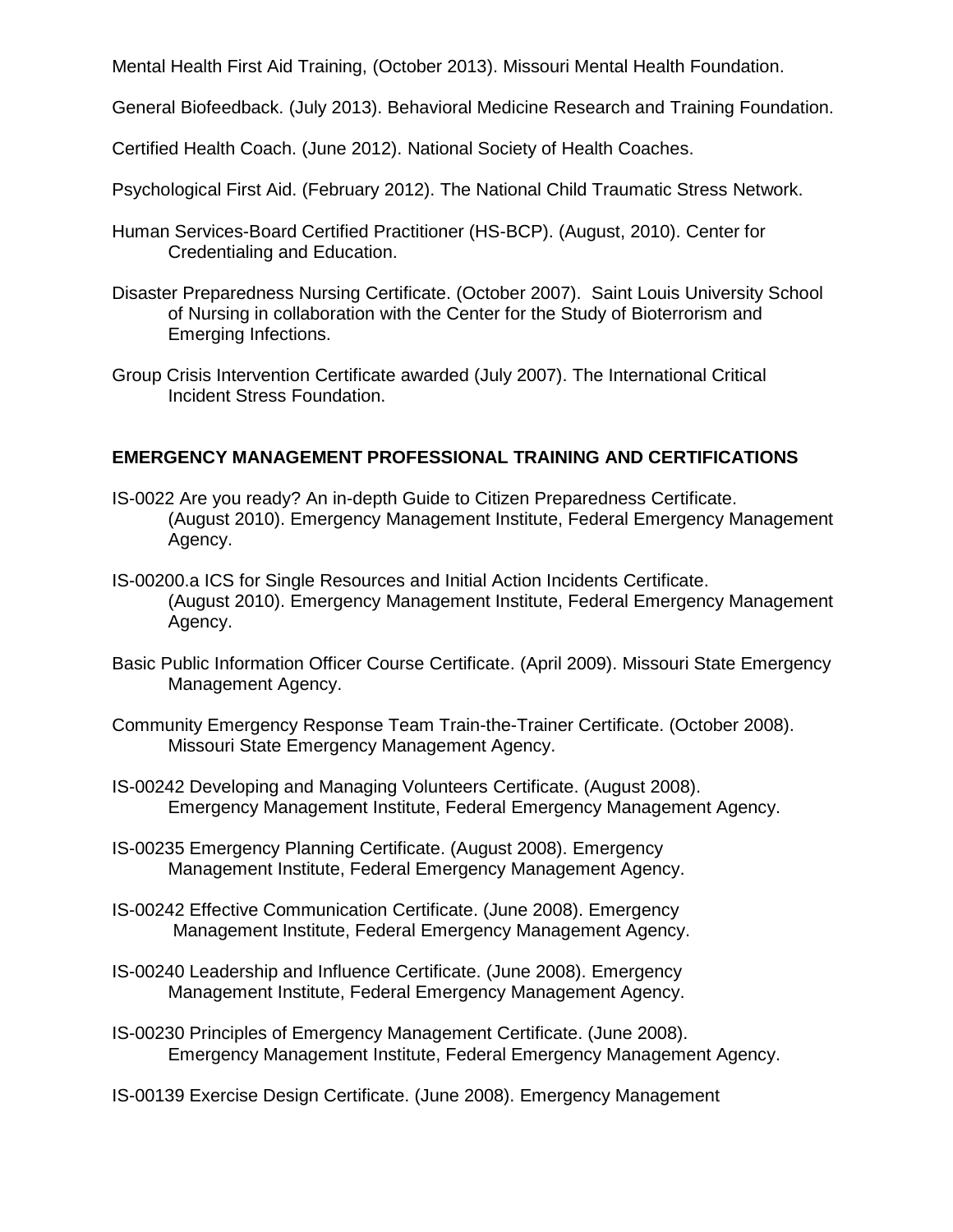Institute, Federal Emergency Management Agency.

- IS-00241 Decision Making and Problem Solving Certificate. (June 2008). Emergency Management Institute, Federal Emergency Management Agency.
- Community Emergency Response Team Certificate, Nodaway County. (April 2008). Citizen Corps.
- IS-00700 National Incident Management System Certificate. (June 2007) Emergency Management Institute, Federal Emergency Management Agency.
- IS-00800.A National Response Plan Certificate. (June 2007). Emergency Management Institute, Federal Emergency Management Agency.
- IS-00100 Introduction to the Incident Command System Certificate. (April 2007). Emergency Management Institute, Federal Emergency Management Agency.
- IS-00362 Multi-Hazard Emergency Planning for Schools Certificate. (April 2007). Emergency Management Institute, Federal Emergency Management Agency.

# **UNIVERSITY SERVICE**

*Finger Lakes Health College of Nursing* Institutional Assessment Committee (2021-present) Curriculum Committee (2021-present) Evaluation Committee (2021-present) Academic Appeals Committee (2021-present) Lab Committee (2021-present) Progression Committee (2021-present) Student Retention (2021-present) Emergency Management (2021-present)

*Park University Committees* Co-Chair Provost's Search Committee (2018) Faculty Center for Innovation (formerly Center for Excellence in Teaching and Learning) (Fall 2016-2018) Behavioral Intervention Team (2017-2018) College of Liberal Arts and Sciences (CLAS) Dean's Search Committee (2017) Inclusion Committee (2016-2017) Adjunct Evaluation Committee (2016)

*Park University Department of Nursing*

Chair of Search Committee for Nursing Department Chair (2018) CCNE Accreditation Self Study Writing Committee for the BSN pre-licensure program (Committee Chair 2016, Member 2017- 2018) Pre-licensure BSN Proposal to the Missouri Board of Nursing Writing Committee (Committee Chair 2015) Pre-licensure BSN Self Study Missouri Board of Nursing Writing Committee (Committee Chair 2016) Admissions and Retention Committee (2015- 2017)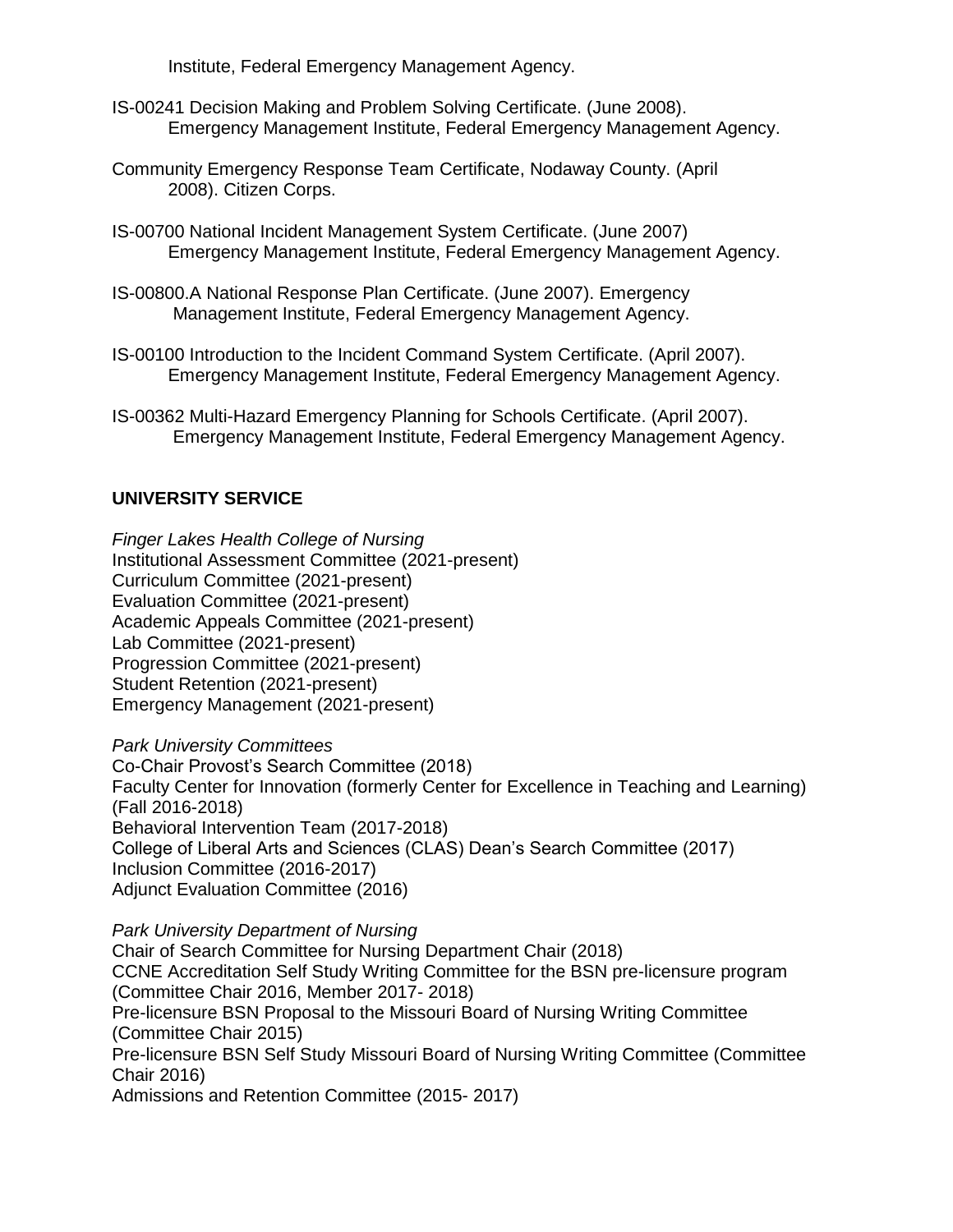Curriculum Committee (2015- 2017) Systematic Evaluation Plan Committee (2015- 2017) Search Committee for Nursing Faculty (2016, 2017)

*Saint Luke's College of Health Sciences* Undergraduate Faculty Senate member (2014-2015) Graduate Faculty Senate member (2014-2015) Graduate Systematic Evaluation Plan Committee member (2014-2015) Chair of 3 Graduate Nursing Faculty Search Committees ((2014-2015) CCNE Accreditation Self Study Writing Committee for the Adult-Gerontology Acute Care Nurse Practitioner and Nurse Educator Graduate Programs (Committee Chair 2014)

*Northwest Missouri State University Committees* Health and Safety (Chair, 2013) Suicide Prevention Advisory Board (2009-2012) Substance Abuse Task Force (2012) Pandemic Planning Academic Liaison (2009-2011) Behavioral Intervention Team (Threat Assessment) (2008-2012) Emergency Operations Planning (2008-2012) Academic Appeals (2007-2011) Faculty Senator (2005-2007) Faculty Welfare Committee (2006-2007) Animal Welfare (2001- 2007) Student Faculty Discipline Committee (2004-2005) Institutional Review Board- Chair (2003-2004)

*Northwest Missouri State University College Committees* Horace Mann Laboratory School Safety Committee (2004-2007)

*Northwest Missouri State University Department of Behavioral Sciences Committees* Undergraduate Program Committee- Chair (2003-2004, 2005-2008) Undergraduate Program Committee- Member (2004-2010, 2013-2014) Policy and Procedures Committee (2006-2012) Search Committees (2003 – 2006, 2008-2011) Scholarship Committee (2003- 2005)

*Northwest Missouri State University Student Organization* Advisor, Bearcat Heroes (2010-2012) Society for Human Resource Management (for Industrial Organizational Majors) (2006- 2007)

# **VOLUNTEER EXPERIENCE**

2018. Park University Campus Community Emergency Response Team Trainer, Parkville, Missouri.

- − Developed the initial plan for implementing the CERT program
- − Developed forms and records to track training
- − Obtained donations
- − Marketed the plan to first responders, citizens, local leaders
- − Worked with media to gain public recognition of CERT capabilities
- − Scheduled training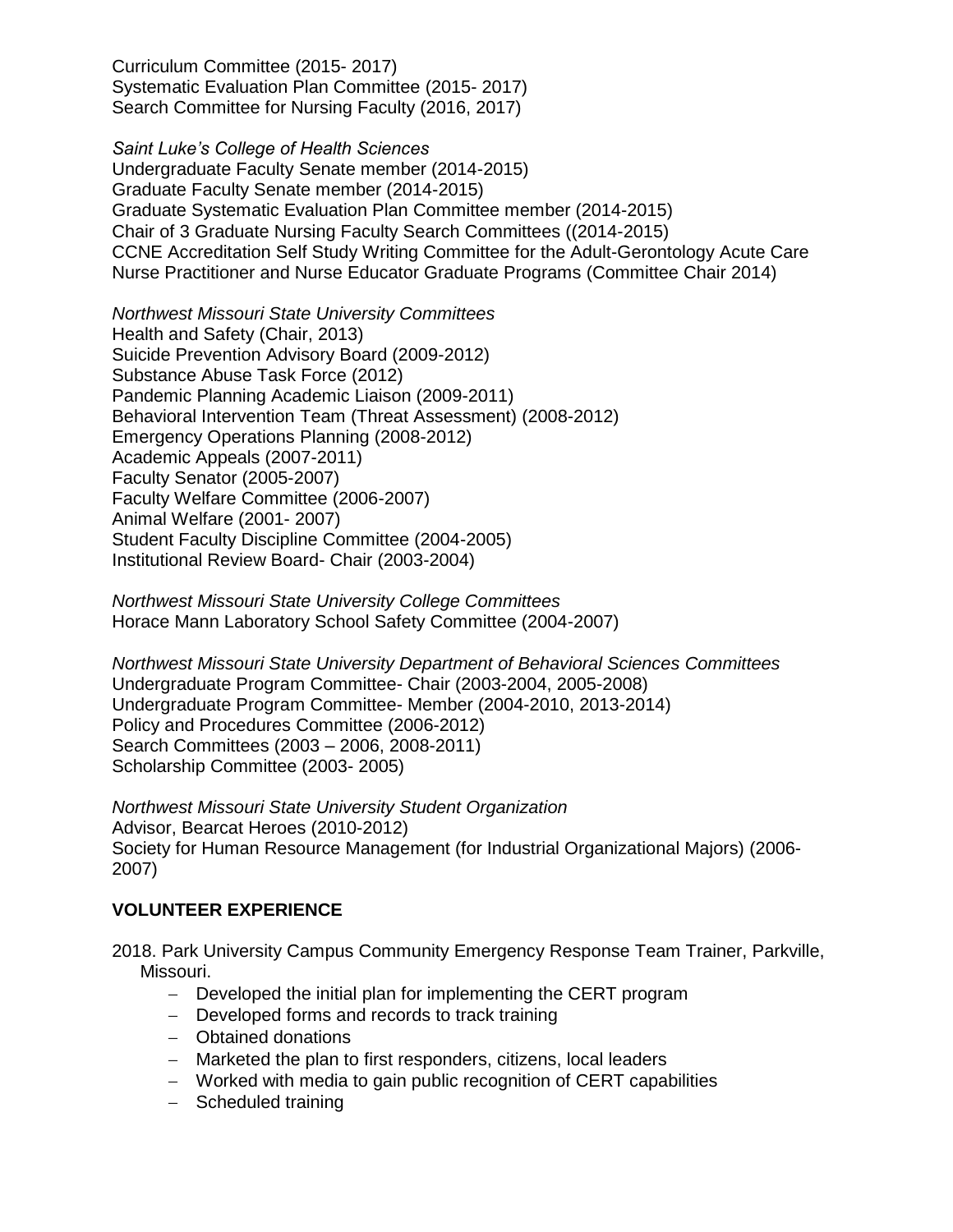- − Arranged program logistics
- − Identified, recruited, and scheduled instructors
- − Recruited class participants
- − Instructor for Disaster Medical Operations and Disaster Psychology Modules
- − Incident Commander for disaster simulation

2009, October. Co-Instructor, American Red Cross, Introduction to International Humanitarian Law Course, Midland Empire Chapter, St. Joseph, Missouri.

- − Prepared handouts and course exercises
- − Taught 25 Red Cross volunteers about the Geneva Conventions
- − Taught 25 Red Cross volunteers about the Role of the Red Cross in the Implementation of International Humanitarian Law

2008. Disaster Response Exercise Development, Nodaway County, Missouri

- − Conducted needs assessment for Nodaway County emergency response
- − Developed tornado tabletop exercise for Nodaway County Emergency Management

2007-2009. Nodaway County Community Emergency Response Team Program Coordinator, Maryville, Missouri.

- − Developed the initial plan for implementing the CERT program
- − Developed forms and records to track training
- − Obtained donations
- − Marketed the plan to first responders, citizens, local leaders
- − Worked with media to gain public recognition of CERT capabilities
- − Scheduled training
- − Arranged program logistics
- − Identified, recruited, and scheduled instructors
- − Recruited class participants

2007-2012. Member, Nodaway County Local Emergency Planning Committee, Maryville, Missouri.

- − Report C-CERT activities and needs
- − Network with committee members
- − Participate in the development of tabletop exercises
- − Participate in emergency planning for Nodaway County

2007. December Ice Storm. Shelter Operations Volunteer, Maryville, Missouri.

- − Recruited volunteers for shelter operations
- − Obtained cots, medical supplies, and food
- − Provided emotional support to clients
- − Assisted clients with hygiene needs
- − Provided basic first aid to clients
- − Assisted with the intake procedures for clients

# **PROFESSIONAL MEMBERSHIPS**

American Psychiatric Nurses Association Sigma Theta Tau International American Nurses Association